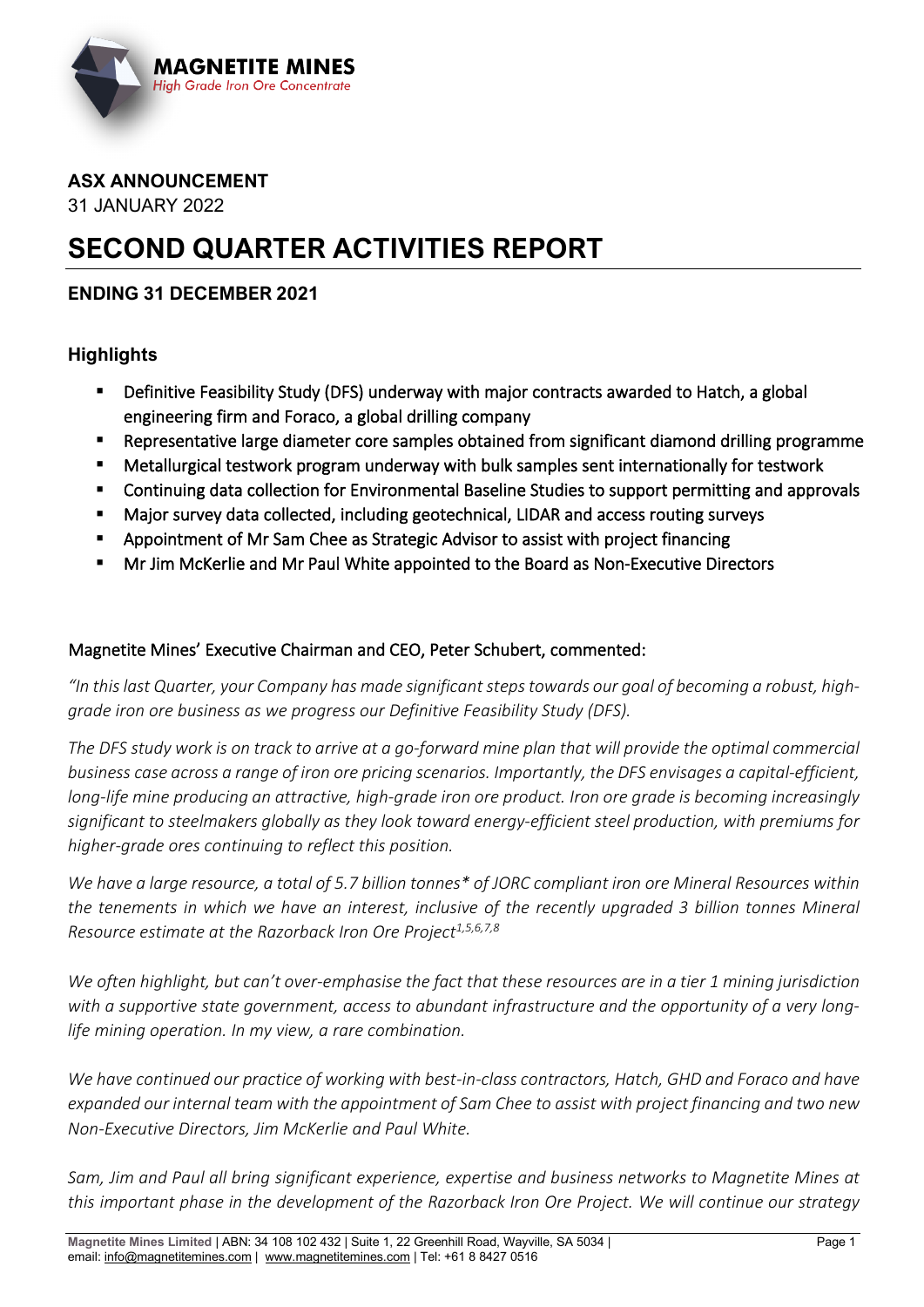

*of working to industry best practice to ensure the study phases accurately estimate the parameters of the project we will build, and importantly, meet the standards of our potential partners.*

*We have continued to advance discussions with potential project partners and financiers throughout the quarter, and note the project's ESG attributes are a critical factor for many industry participants.*

*As highlighted in our recent white paper, 'Where Will Future Iron Ore Supply Come From?' by Technical Director Mark Eames, we are at the beginning of a substantial shift in the iron ore industry and there will be undoubtedly winners and losers over time as commodity and asset markets evolve. In the iron ore market, this transition would likely be accompanied by shifts in the iron ore market to much higher premiums for higher-grade iron ore products (and potentially greater discounts for lower-grade ores).*

*Capital markets are encouraging business models that support carbon efficiency. We believe that the Razorback product will be well suited to lower-emission steelmaking and are encouraged by the recent uptick in enquiry for the high-grade concentrate we plan to produce.* 

*We thank shareholders for their continued support and look forward to further updating the market on our progress."*

*\*The quoted total Mineral Resource estimate of 5.7 billion tonnes is inclusive of the Razorback Mineral Resource (3 billion tonnes at JORC 2012 Indicated and Inferred7 ), Ironback Hill Mineral Resource (1.2 billion tonnes at JORC 2012 Inferred8 ) and Muster Dam*  Iron Projects (1.5 billion tonnes at JORC 2004 Inferred<sup>6</sup>). The exploration licence application (ELA2020/00133) for the Muster Dam *Iron Project tenement was awarded to the Company by the SA Government on 24 February 2021 and is currently undergoing standard exploration license grant processes prior to official exploration licence grant to the Company6 .*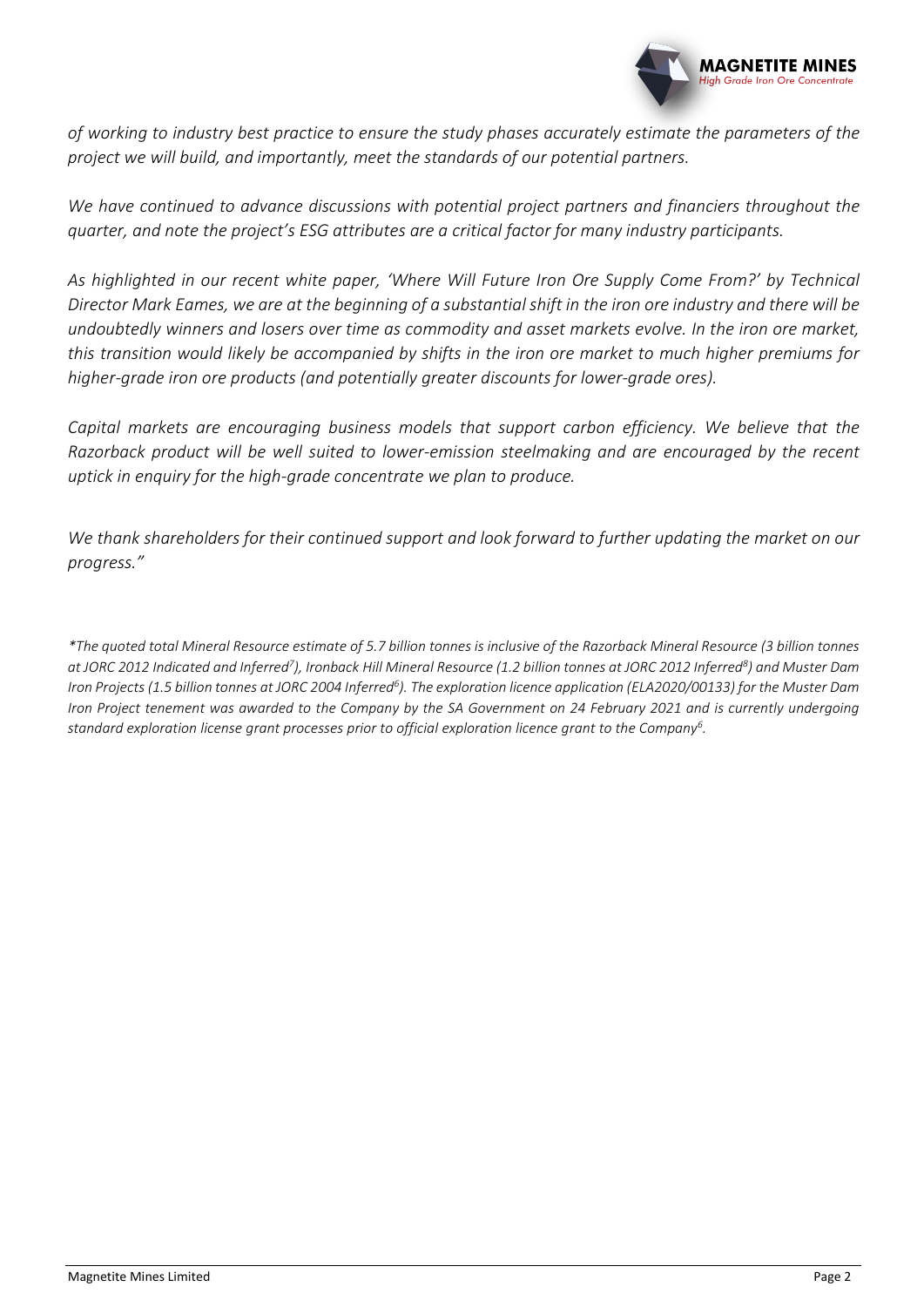## **RAZORBACK IRON ORE PROJECT**



Figure 1. Razorback Iron Ore Project – Razorback Ridge forming prominent outcropping mineralisation – looking southwest

### **DEFINITIVE FEASIBILITY STUDY**

Magnetite Mines Limited (ASX:MGT) (Company) is making substantial progress on the development of its 100% owned and operated Razorback Iron Ore Project (Project) located in South Australia. During the second quarter (period ending 31 December 2021), the Company progressed several key components of the Definitive Feasibility Study (DFS) $^{1,2}$  including the appointment of key consultants and work on-the-

**MAGNETITE MINES** Grade Iron Ore Concentrate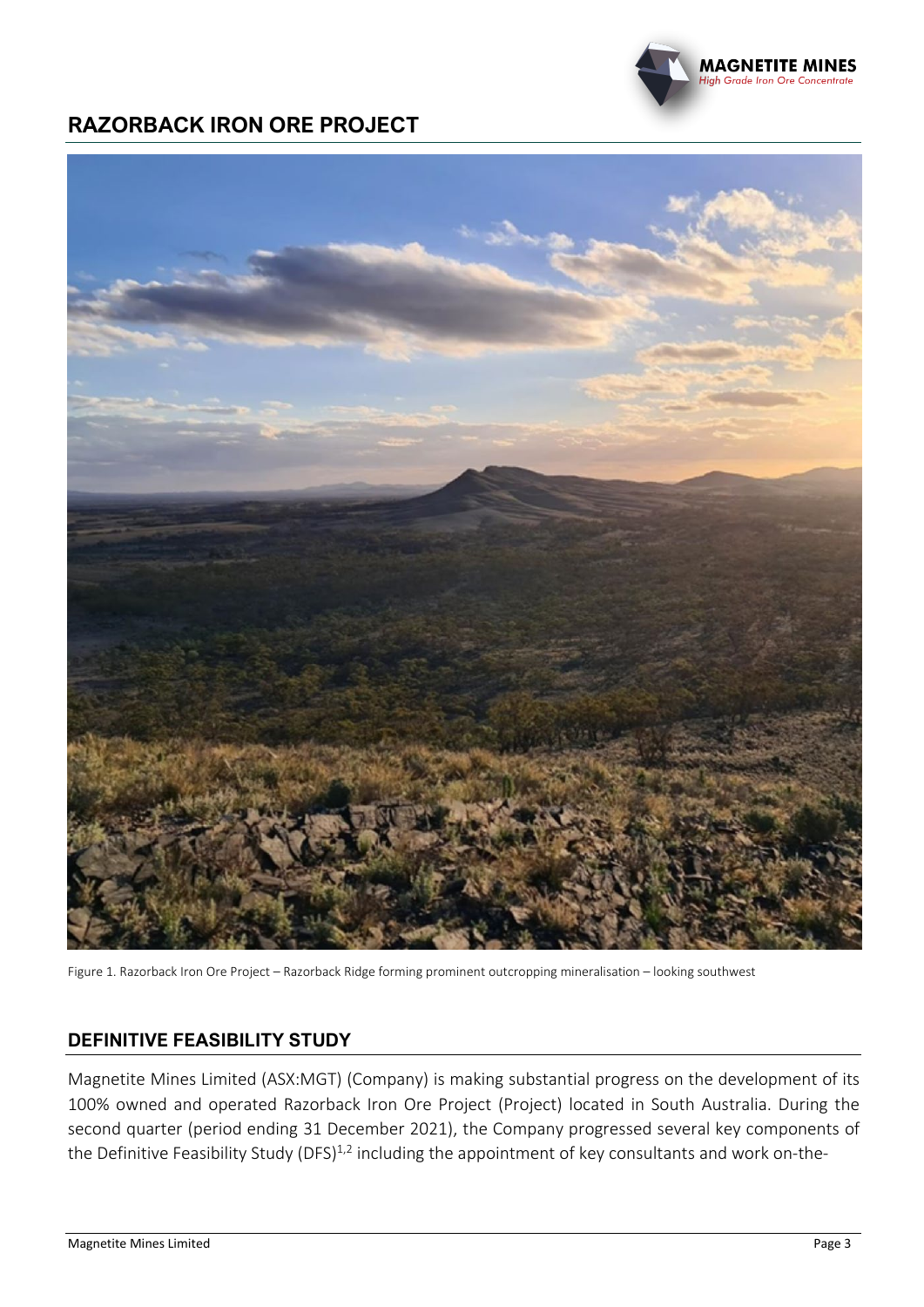

ground at the Project. The following section describes key DFS activities undertaken during the reporting period.

#### Geology and Mining

Metallurgical drilling and associated camp installation at the Project site was completed during the reporting period to complete 11 vertical PQ diamond drill holes. Drilling will provide samples for metallurgical and mineralogical testwork at the Iron Peak Prospect with existing core samples to be utilised for the proposed Razorback mining area.<sup>3</sup> A second, shallow infill drilling program at the Iron Peak prospect was also initiated during the reporting period to provide additional data in near surface mineralisation.

A temporary 16-person camp was installed at the Project site to facilitate current the metallurgical and future drilling programs, including shallow infill drilling currently in progress at Iron Peak and water exploration drilling due to start in March pending permitting.



Figure 2. Drilling at the Iron Peak prospect at the Razorback Iron Ore Project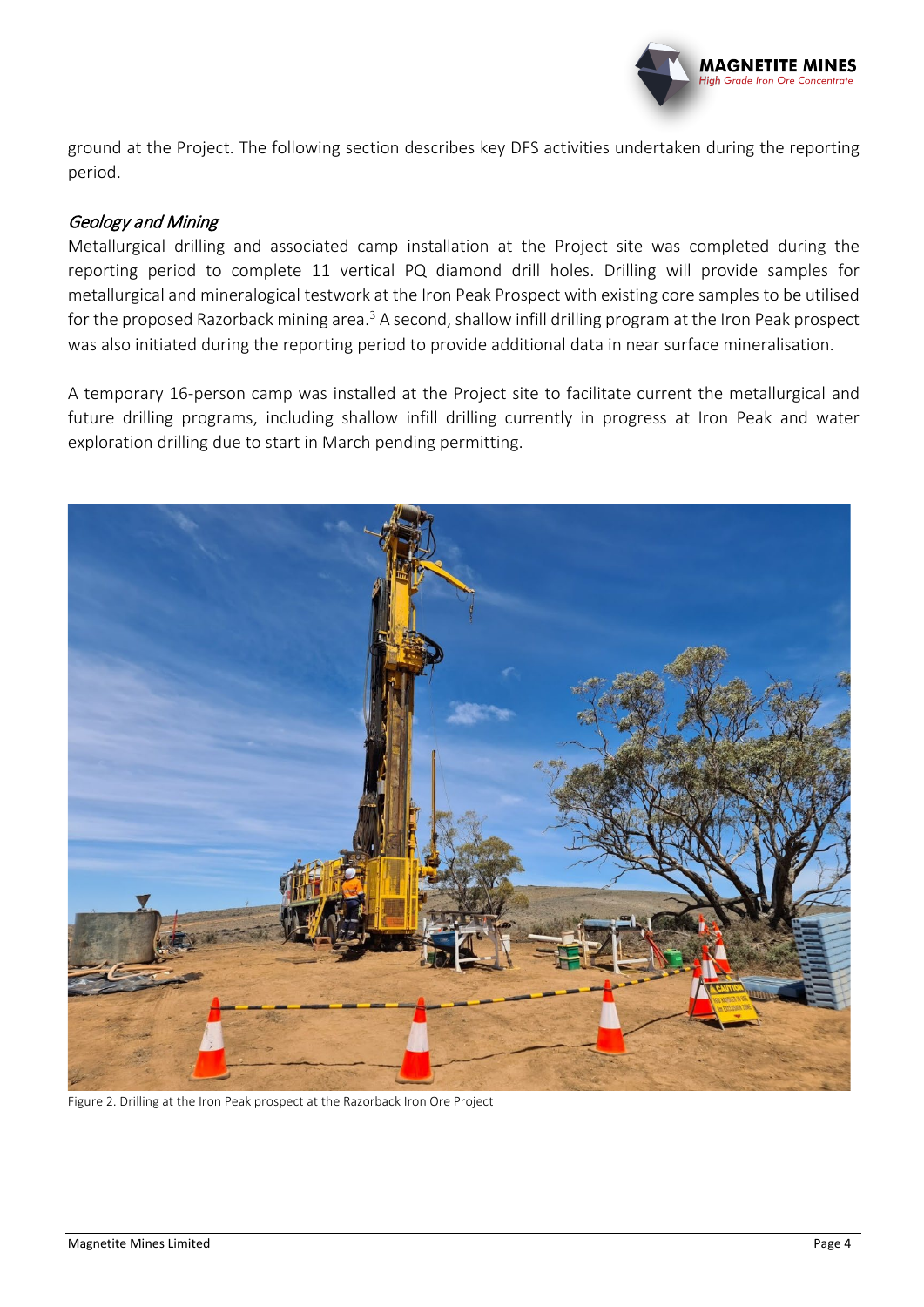

Drilling at the Iron Peak Prospect aims to improve resource confidence in some underexplored sections of the current resource as well as providing significant improvements to the characterisation of mineralisation in line with DFS level interrogation of the ore-body.<sup>2,3</sup> Results of the drilling program will initially focus on DFS critical path metallurgical testwork, with up to 8500kg of material to be delivered to domestic and international laboratories for analysis as described below. General resource assay including XRF, SATMAGAN and Davis Tube Recovery methods will follow with results anticipated in March/April 2022.

Mining experts AMC Consultants were engaged by the company to appraise current mining scenarios and provide initial stage reviews and optimisation pathways for the Project. In addition, AMC's geotechnical branch assessed current rock-wall stability geotechnical datasets towards mine pit design as well as provide a scope of work for upcoming geotechnical drilling programs.

#### Geotechnical Studies

During the reporting period, the Company commissioned initial-stage geotechnical studies to delineate ground conditions for critical infrastructure including processing plant, non-process infrastructure, power and haulage pathways. Global engineering company GHD completed initial site visits and reporting towards defining a scope of works for geotechnical work programs anticipated to occur in March/April 2022.

High-resolution aerial LIDAR surveys were flown during the reporting period as part of geotechnical and permitting studies to determine ground topography and hydrological characteristics of the proposed mine site area as well as proposed access and power pathways.

### Metallurgy and process plant estimates

Metallurgical testwork following drilling is currently in progress for the Project. The metallurgical testwork program has been designed and managed by global magnetite and engineering experts Hatch. The testwork is utilising new diamond drill core generated by the metallurgical drill program for the Iron Peak deposit as well as existing core samples acquired in previous drilling programs for the Razorback deposit.

The program aims to further optimise and validate the processing flow sheet produced by Hatch to class AACE 4 standards during the Pre-Feasibility Study (PFS), announced in early July 2021.<sup>1</sup> The outputs for the program will form the basis of design for the processing plant for the DFS, to be designed and costed to AACE class 3 standards. The testwork program will focus on both bulk and variable flotation testwork as well as improved comminution testwork datasets. Bulk flow sheet testwork will follow high pressure grinding roll (HPGR) and air classification testwork by mining equipment suppliers Weir, in the Netherlands. Additional metallurgical testwork to appraise bulk flow characteristics (rheology testwork) and sighter (early stage) testwork for vertical roller mill (VRM) comminution/grinding technology has commenced with results anticipated in the following quarter.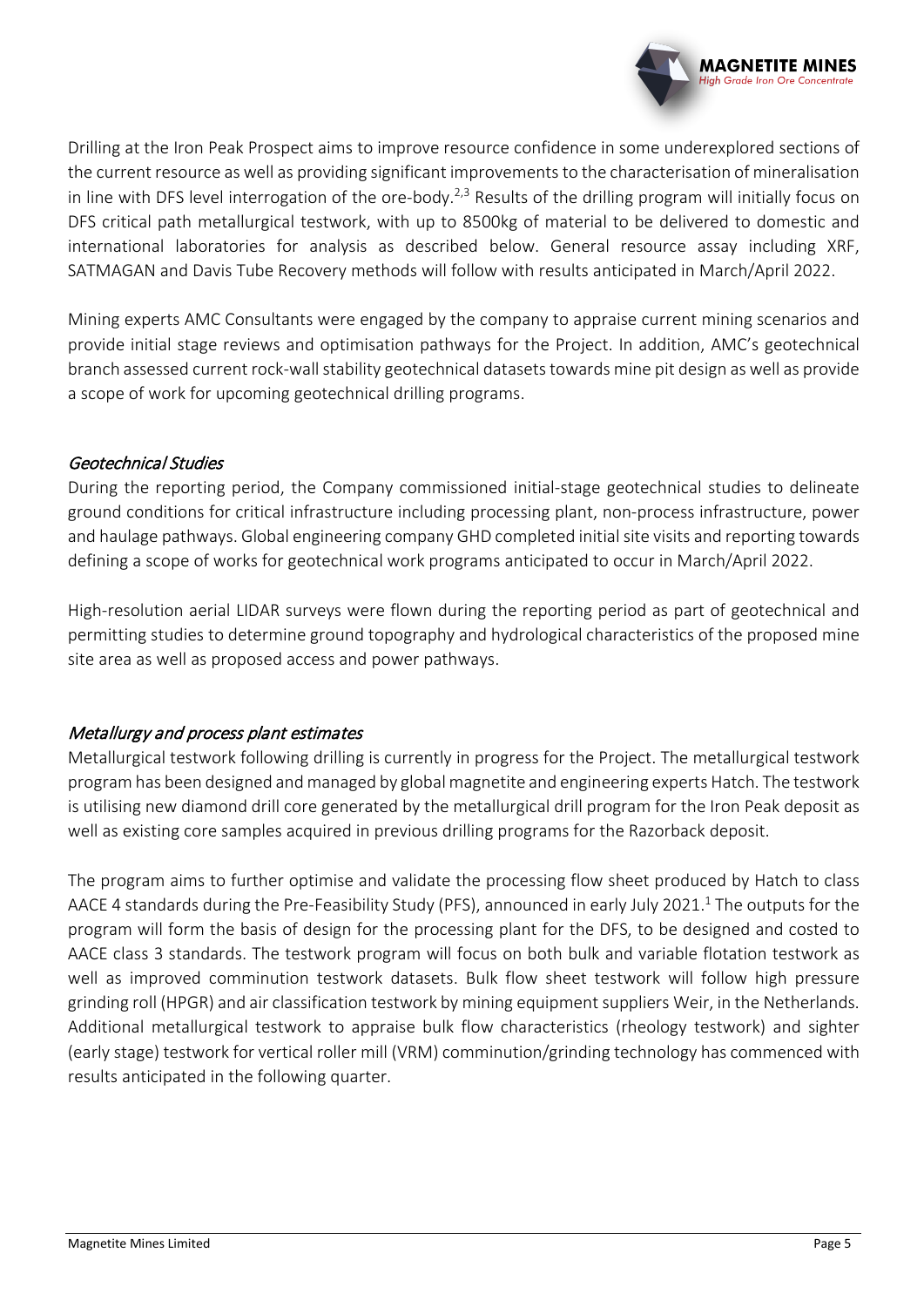

#### Engineering and Design

Hatch, a global engineering, project engineering and professional services company were appointed in early October to complete the Process Plant section of the DFS. Hatch's Scope builds upon the work they completed as part of the PFS and includes designing and managing the metallurgical test program, improving and defining the process flow sheet, developing a contracting strategy for project execution and delivering a plant design to support an AACE Class 3 capital Cost Estimate for use in the DFS.

A Connection Enquiry was submitted to Electranet, commencing the formal process under the national Electricity Rules to connect the ~40MW Razorback load to the grid. GHD commenced design work for the proposed 132kV transmission line and alternative alignment options were assessed.

Preliminary work for the Non-Process Infrastructure commenced during the Quarter. This included a LIDAR ariel survey to provide contour data across the site, preliminary geotechnical work for both road and civil foundations, and alignment review and confirmation of the haul road route and rail siding location.

As a result of further mine plan optimisation, GHD completed a revised layout for the Non-Process Infrastructure in a new position West of the initial PFS location.

#### Environment Assessments and Regulatory Approvals

During the quarter, Magnetite Mines and Eco Logical Australia (ELA) entered into a new contract for project regulatory approvals (*Mining Lease Proposal*). Under the new contract, ELA will also lead the primary approvals program for off-site infrastructure developments (i.e. haul road, transmission), as well as secure secondary approvals for all project elements, including the *Program for Environmental Protection and Rehabilitation* required under the *Mining Act 1971 (SA)*.

Planning of further baseline environmental studies continued in the reporting period. A targeted fauna survey was planned for December 2021; however, this work was deferred to early 2022 due to unfavourable weather conditions. This minor delay does not impact the project approvals schedule. Other field programs, including baseline noise, groundwater and sediment sampling, have been procured and will be commissioned early in the following quarter.

#### Stakeholder Engagement

Stakeholder engagement for the Project focused on land access activities across the mine footprint and transport and power infrastructure corridors, following the launch of land access discussions in the previous quarter.

Numerous meetings were held with private landowners, lessees and local government authorities to investigate and assess access opportunities as a prelude to commencing formal access negotiations. Initial feedback from landowners and lessees is continually built back into infrastructure siting and proposed alignments updated to minimise stakeholder impacts and build greater project value.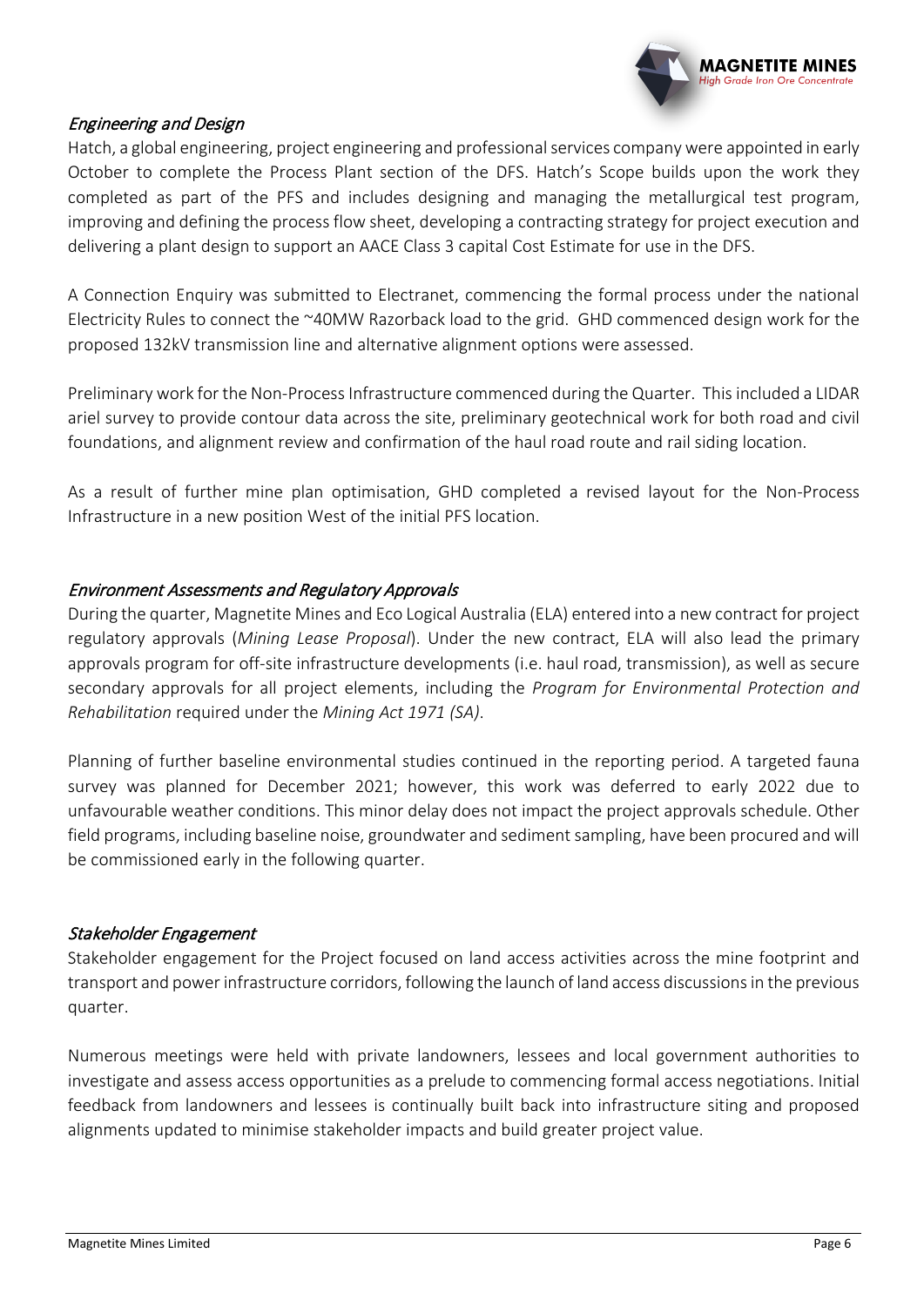

Additionally, a co-design process for off-site infrastructure has been initiated with landowners along the haul road route, signifying a cooperative and respectful approach to infrastructure siting and impact management.

A ~170ha cultural heritage survey was completed within the Project area by the Ngadjuri Nation. The survey outcomes will support short-term drill programs and guide development planning for future mining activities. Planning for a large-scale cultural heritage survey over the principal Razorback resource and proposed processing area was initiated in the quarter and is expected to commence early in 2022.

### **MUSTER DAM IRON ORE PROJECT**



Figure 3. Regional schematic map indicating Muster Dam Iron Ore Project and Razorback Iron Ore Project Locations

During the quarter, the Company acquired all drilling and physical samples for the Muster Dam Iron Ore Project from the previous tenement holder.<sup>4</sup> The dataset included 2,913 Davis Tube Recovery (DTR) sample data, 59 Diamond core and Reverse Circulation drill hole sample materials and raw data related to geophysical and other surveys. The tenement was awarded to the Company in February 2021 and is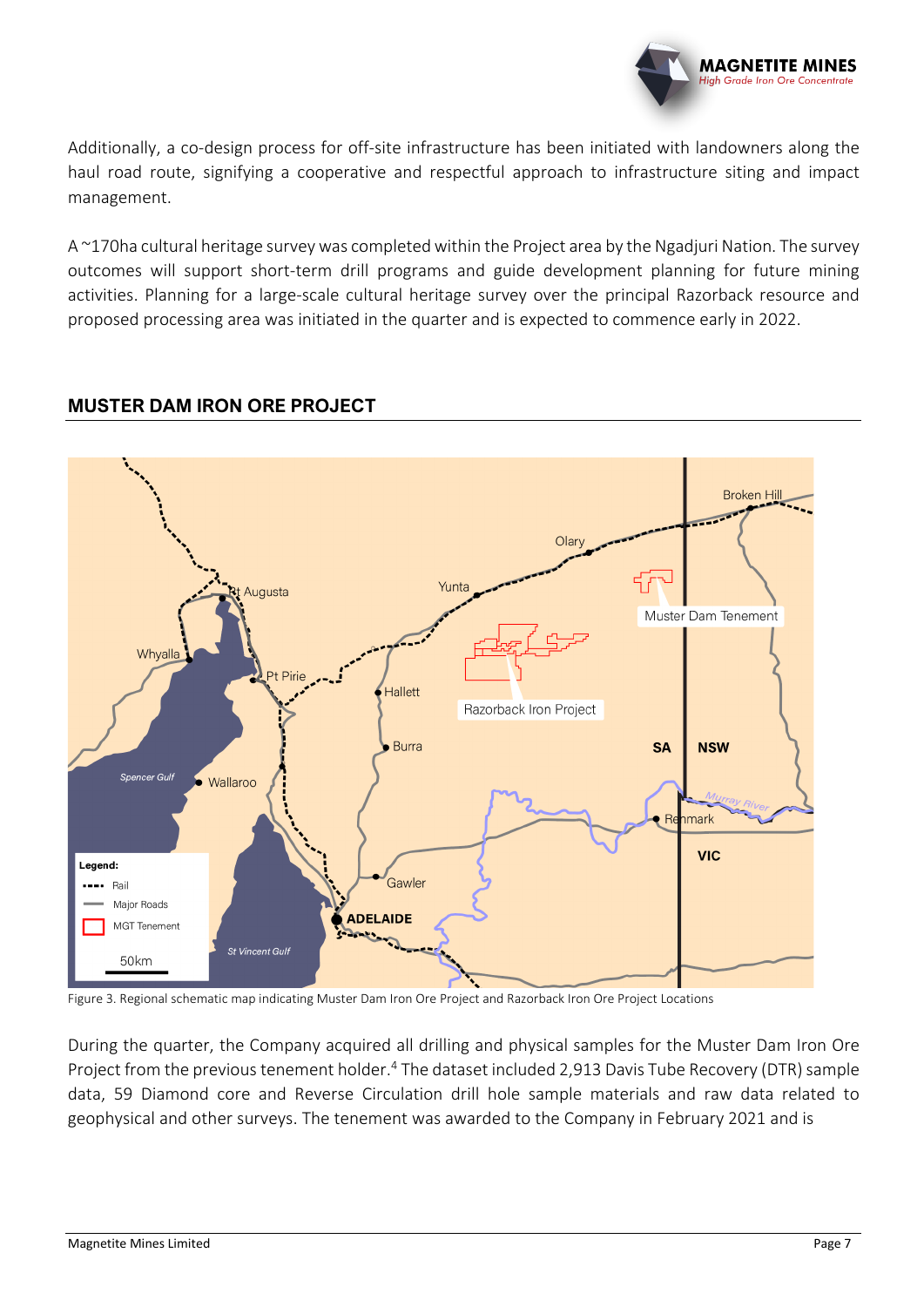

currently held under exploration license application status (ELA2020/00133) pending official tenement grant by the South Australian Department of Energy and Mines – DEM).

The Muster Dam Iron Ore Project has been extensively drilled with a total of 59 drill holes (49 Reverse Circulation and 10 Diamond core holes) for 15,914m on 400m spaced sections. 2,913 samples have been tested for recovered magnetic fraction (Davis Tube Recovery (DTR) with X-Ray Fluorescence (XRF) testwork undertaken on the head and concentrate grade material. The Mineral Resources were reported to a depth of approximately 360m below surface with mineralisation open at depth. At the 10% DTR cut-off the magnetite body varies in width between 200m and 400m.

Several iron ore prospects are contained within the Muster Dam tenements including Duffields, Muster Dam, Peaked Hill and Surrender Dam. The Muster Dam tenements have been allocated to Magnetite Mines by the South Australian Department for Energy and Mines and are currently pending formal grant approval.

The Company intends to evaluate the Muster Dam Iron Ore Project in conjunction with its accelerated development pathway for the Razorback Iron Ore Project.

### **CORPORATE**

#### Key Announcements During the Quarter

During the reporting quarter the Company made a number of important announcements, the details for each announcement can be found on the ASX website. The key announcements are listed as follows:

- Appointment of Hatch to Razorback Definitive Feasibility Study.
- Appointment of Foraco Australia to commence metallurgical bulk drilling.
- Gaining access to historical data for the Muster Dam tenements.
- Magnetite Mines applies for a 132kv transmission line to Razorback iron ore project.
- Annual General Meeting presentation and results.
- Change of Chief Financial Officer and Company Secretary.
- Appointment of Mr Sam Chee as Strategic Advisor to assist with project financing.
- 2021 Corporate Governance Statement.

#### Annual General Meeting

On Monday November 29, 2021, the Company held its Annual General Meeting in Perth with a virtual listen-in component to allow all shareholders to join. The shareholders voted in favour of all the resolutions put forward by the Board of Directors and Management.

The shareholders approved the following items:

- Non-Binding Resolution To Adopt Remuneration Report
- Re-election of Mr Peter Schubert as a Director
- Grant of Director Options to Mr Peter Schubert as a Director or his Nominee(s)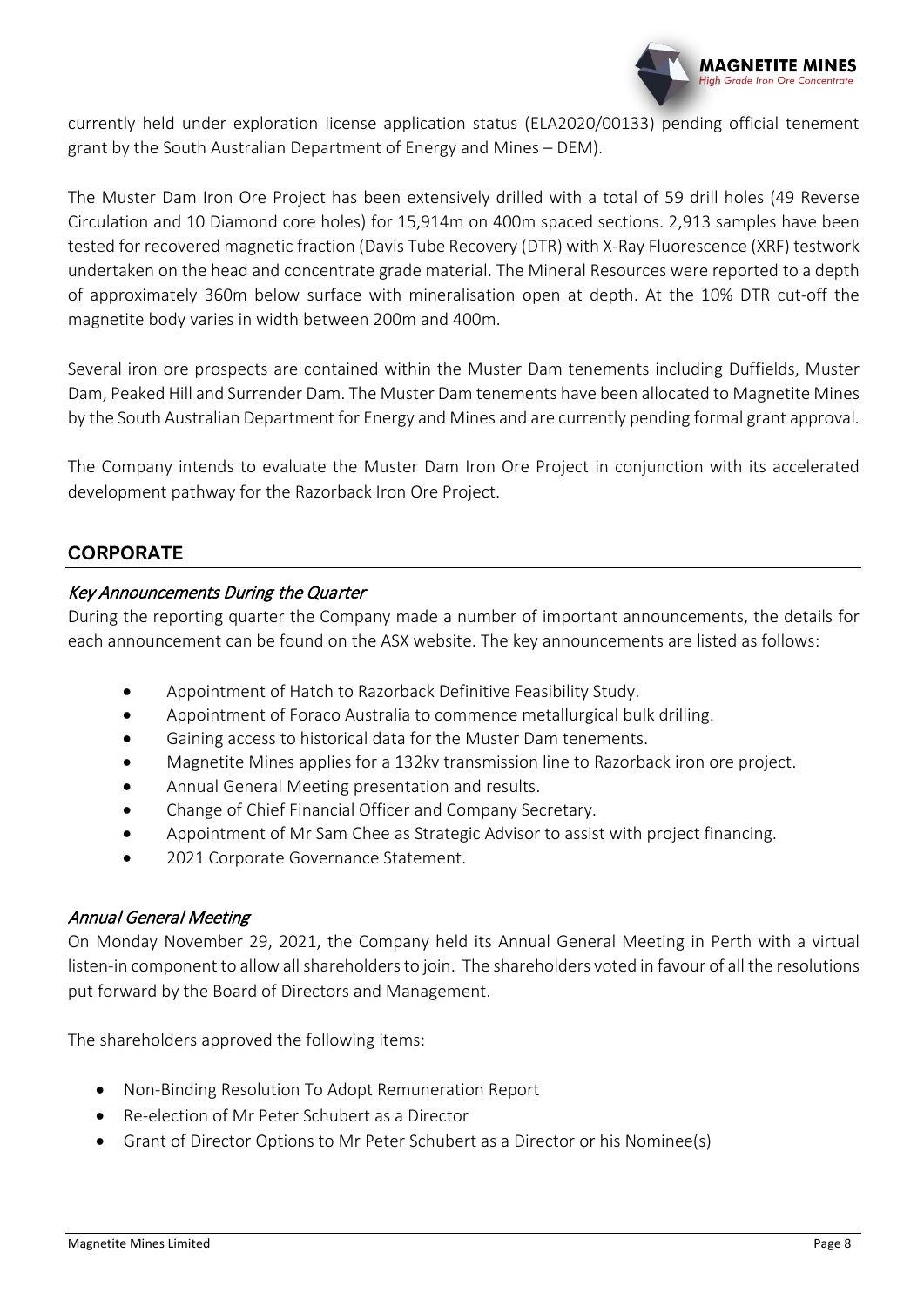

- Grant of Director Options to Mr Mark Eames as a Director or his Nominee(s)
- Ratification of Issues of Shares Placement
- Approval of Additional 10% Placement Capacity
- Approval of Proportional Takeover Provisions

#### Change of Chief Financial Officer and Company Secretary

During the quarter, the part-time Chief Financial Officer (CFO) and Company Secretary role was changed to a full-time position as part of the Company's strategy to advance discussions with potential debt and equity providers to secure funding for the Razorback Iron Ore Project. The CFO will play a key role in supporting the Board and management team in this work and the Board will lead the recruitment process. The Company will provide a further announcement upon the appointment of the new Chief Financial Officer and Company Secretary in due course. In the interim, John Rodriguez has been appointed as Company Secretary of the Company and is the Company's representative under Listing Rule 12.6 for communications with the ASX. Inthu Siva, the Company's long-term Accountant, will continue to undertake relevant financial responsibilities for the interim period.

#### Appointment of Mr Sam Chee as Strategic Advisor

During the quarter, Mr. Sam Chee was appointed as Strategic Advisor to assist with project financing for the Razorback High Grade Iron Ore Project.

Mr Chee is a highly experienced investment banker with over 27 years of banking and finance experience across financial advisory, debt arranging & structuring mandates in the Mining, Energy and Infrastructure sectors. In particular, he played a key role in financing Hancock Prospecting's Roy Hill iron ore business which included lead structuring & commercial negotiations for a US\$7.2 billion financing package – the largest debt financing for a mining project in the world.

He has been instrumental in the generation of funding for mining projects throughout his career, including his most recent role with Sumitomo Mitsui Banking Corporation as Deputy General Manager & Head of Mining & Metals, Project Finance.

#### Finance

#### MGTOD Option Conversions

During the quarter, the Company received \$43,400 in cash (before costs) from the conversion of MGTOD quoted options exercisable a \$0.05 each expiring 29 October 2021. The Company issued 867,983 new fully paid ordinary shares from the conversion of the MGTOD options and the shares issued rank equally with all existing shares from the date of issue.

#### Other Unquoted Option Conversion

During the quarter, the Company received \$100,000 in cash (before costs) from the conversion of other unquoted options exercisable a \$0.02 each expiring 30 November 2021. The Company issued 5,000,000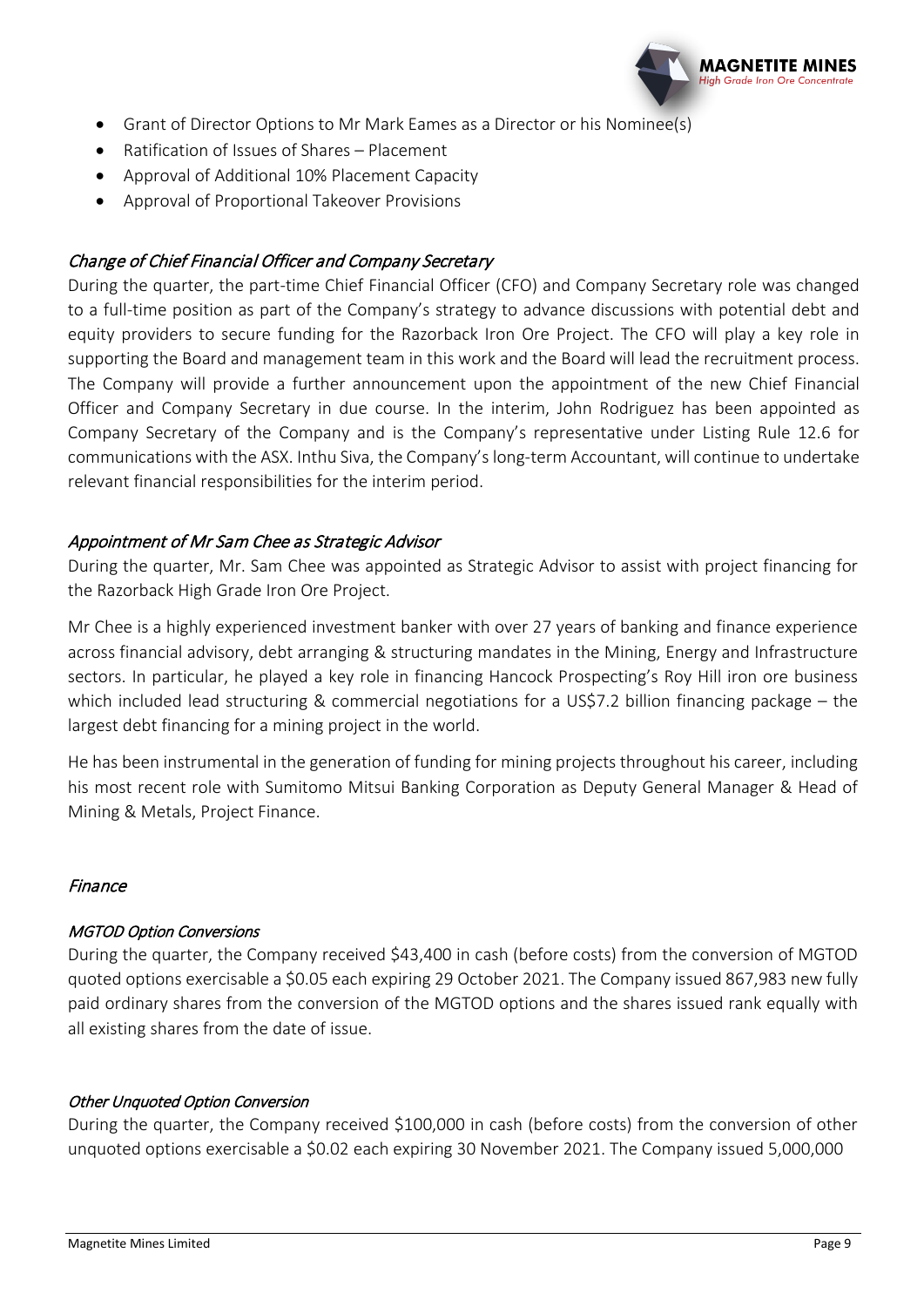

new fully paid ordinary shares from the conversion of the unquoted options and the shares issued rank equally with all existing shares from the date of issue.

#### Investor Relations

During the quarter, the Company appointed Ms Gemma Brosnan as Head of Investor Relations to broaden our marketing and shareholder communication efforts as it progresses the Definitive Feasibility Study (DFS).

The Company continued to further advance discussion with potential partners and financiers and participated in The International Mining and Resources Conference (IMARC) held virtually October 19-21, 2021.

it is anticipated that as Covid-19 restrictions ease, direct communication of the project will further enhance our ability to communicate the Project's potential, both domestically and overseas.

#### After the reporting period

On 12 January 2022, the Company announced that two new Non-Executive Directors had been appointed to the Board namely, Mr Jim McKerlie and Mr Paul White.

The Company is committed to the highest standards of corporate governance and is progressively ensuring that it meets the provisions of the ASX Corporate Governance Council's Principles of Good Corporate Governance and Best Practice Recommendations as announced in our Annual Report.

These appointments will result in the Board having a majority of Non-Executive Directors, consistent with ASX Recommendation 2.4 of the Governance Guidelines and the Company's strategy of strengthening the Board's experience and expertise for the benefit of all shareholders.

Former Chair of Drillsearch, Mr. McKerlie is a highly-regarded global business leader and experienced public company chairman with over 30 years' experience transforming digital, media, technology, energy and professional services organisations. He has held senior roles and board positions for ten public company boards including ASX200 companies. This includes serving as Director of ASX-listed Beach Energy Ltd, a major, mid-tier oil and gas producer and holding the role as Chair of Drillsearch for 8 years prior to its merger with Beach Energy.

Former Brisbane Broncos Chief Executive Officer, Mr. White is a highly accomplished and experienced business leader with a track record of driving organisational performance and delivering superior outcomes in both corporate and board positions.

He has substantial executive experience with global mining companies including FTSE-listed Anglo American and Xstrata, with expertise in people strategy, business transformation and community stakeholder relations.

Until 28 February 2021, Mr. White was the CEO of ASX-listed Brisbane Broncos, a position he held for a decade with an outstanding ability in developing ongoing, strategic relationships across a range of stakeholders to drive growth and expand partnerships.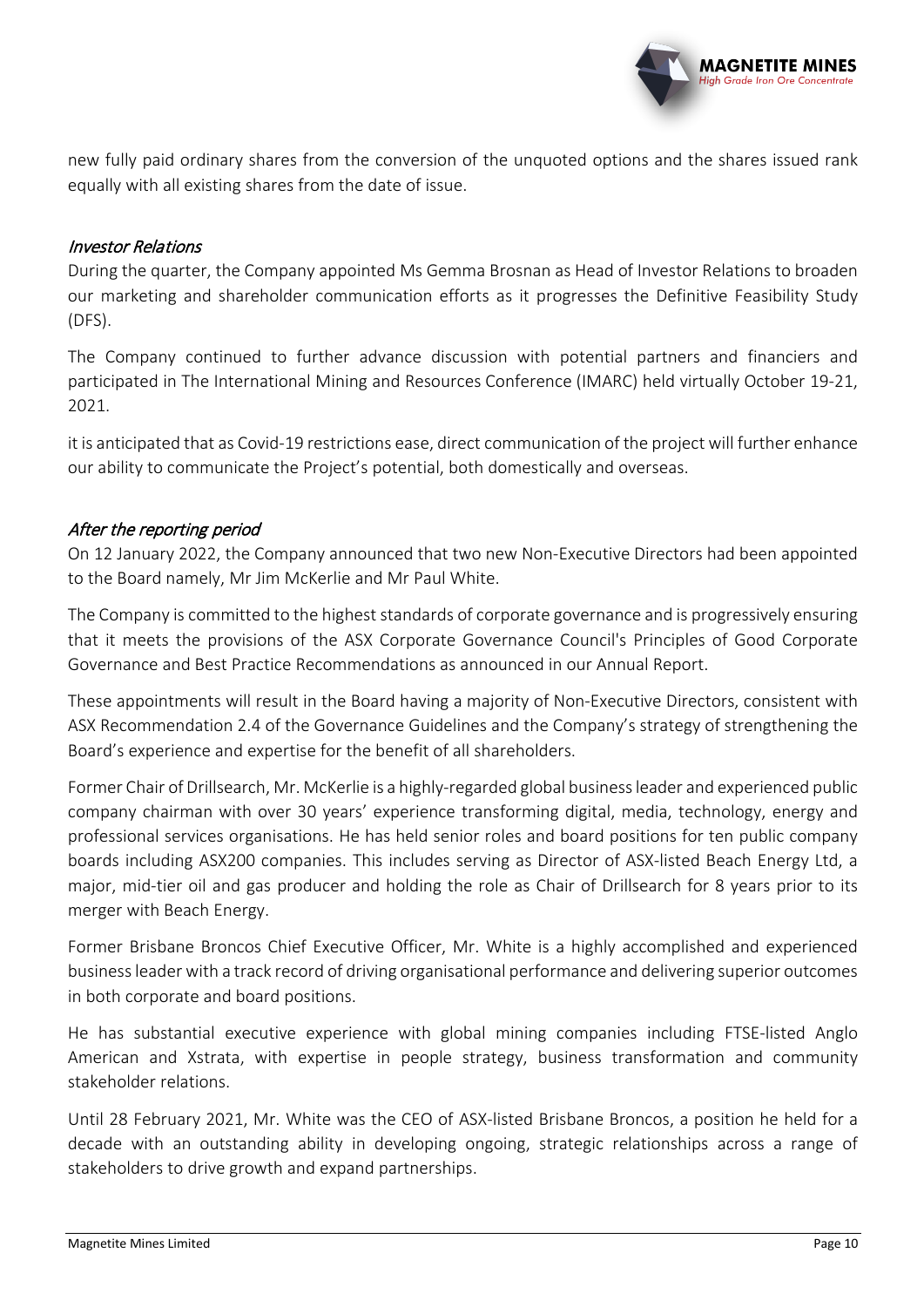#### **MINING EXPLORATION ACTIVITIES**

The cost in relation to the mining and evaluation activities during the quarter totalling \$2,293,000 relate to the cost incurred in relation to the completion of the PFS and also the following activities:

- DFS preparation and planning consultancy and engagement of key consultants
- General geological field work particularly stakeholder engagement, sample preparation and storage
- Progressing permits to drill (particularly around environmental and heritage signoffs) for the upcoming drill programme
- Metallurgical testwork
- DFS program management and overheads

Metallurgical drilling was undertaken during the reporting period with drilling activities extending into the following (third) quarter activities report. Drilling expenditure is anticipated in the following quarter to further advance the DFS.

#### Mining Production and Development activities during the Quarter:

None of the Company's projects are at a production or development stage and consequently there were no activities during the quarter relating to production or development.

#### **TENEMENTS**

#### Table: The following tenements held by Magnetite Mines Limited (and its controlled entities) as at 31 December 2021

| Tenement/ Project Name | <b>Tenement</b><br><b>Number</b> | Interest at<br><b>Beginning</b><br>of Quarter | <b>Interest</b><br>at<br>End<br>of<br>Quarter | Acquired<br>during<br>the<br>Quarter | <b>Disposed</b><br>during<br>the<br>Quarter | <b>Joint Venture</b><br>Partner/Farm<br>-In Party |
|------------------------|----------------------------------|-----------------------------------------------|-----------------------------------------------|--------------------------------------|---------------------------------------------|---------------------------------------------------|
| <b>SOUTH AUSTRALIA</b> |                                  |                                               |                                               |                                      |                                             |                                                   |
| PUALCO                 | EL6126                           | 100%                                          | 100%                                          |                                      | $\overline{\phantom{0}}$                    |                                                   |
| <b>RED DRAGON</b>      | EL6127                           | 100%                                          | 100%                                          |                                      |                                             |                                                   |
| <b>RAZORBACK RIDGE</b> | EL6353                           | 100%                                          | 100%                                          |                                      | $\overline{\phantom{a}}$                    |                                                   |
| <b>DRAGON'S TAIL</b>   | EL5902                           | 100%                                          | 100%                                          |                                      | $\overline{\phantom{a}}$                    | ۰                                                 |
| SISTER'S DAM           | EL6037                           | 100%                                          | 100%                                          |                                      | -                                           | $\overline{\phantom{0}}$                          |

#### References

- 1. ASX Announcement 5/07/21 Positive PFS Results for Razorback Iron Ore Project
- 2. ASX Announcement 29/10/21 First Quarter Activities Report
- 3. ASX Announcement 25/10/21 Razorback Iron Ore Project Drilling Commences
- 4. ASX Announcement 9/11/21 Magnetite mines Gains Access to Muster Dam Data

**MAGNETITE MINES** liah Grade Iron Ore Concentrate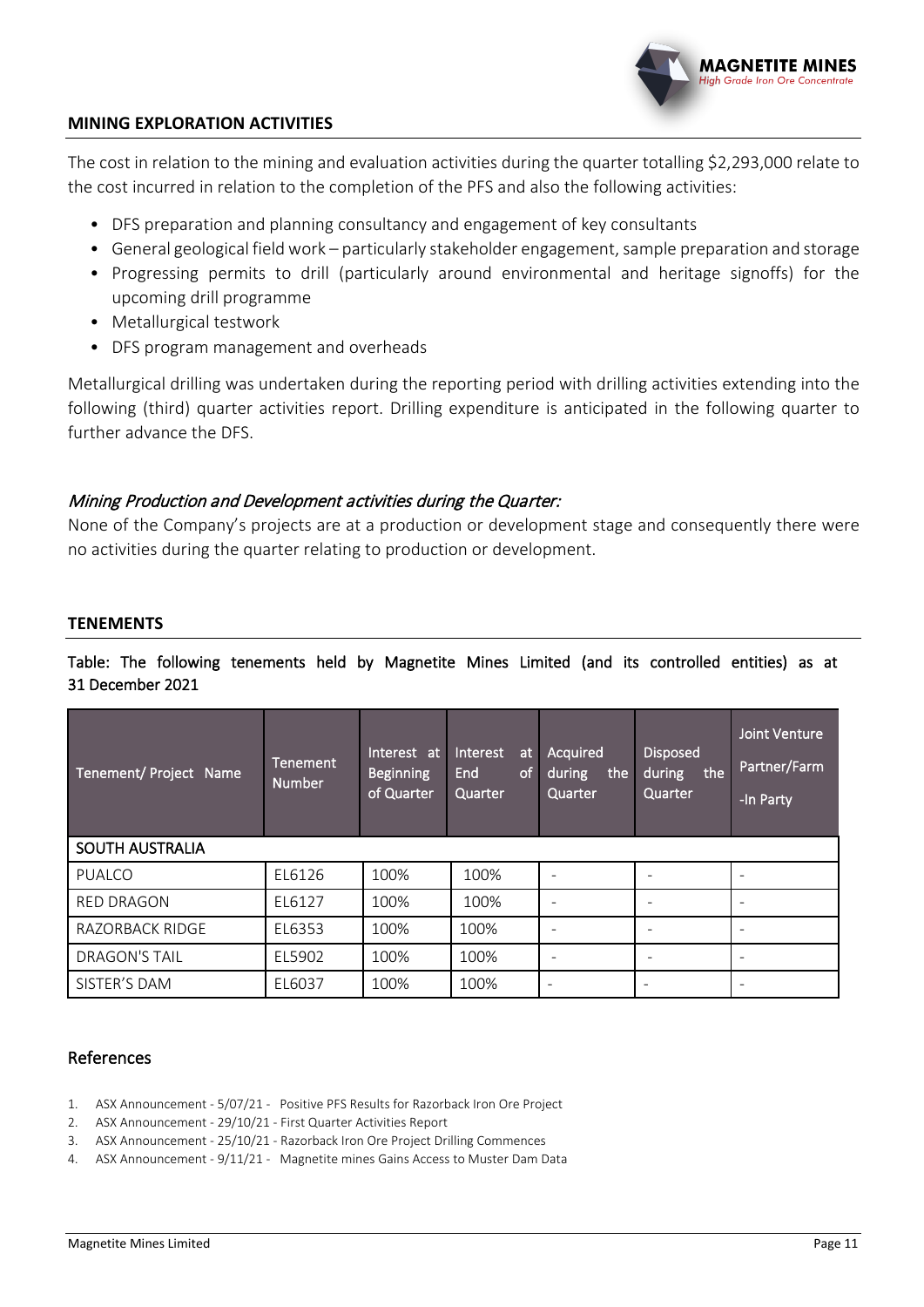

- 5. ASX Announcement 30/06/21 Maiden Ore Reserve for the Razorback Iron Project
- 6. ASX Announcement 01/03/21 Muster Dam Iron Project Tenements awarded to Magnetite Mines
- 7. ASX Announcement 24/05/21 Razorback Iron Project Mineral Resource Upgrade
- 8. ASX Announcement 20/11/18 Ironback Hill Deposit JORC 2012 Resource Update
- 9. ASX Announcement 08/10/21 Appointment of Hatch to Razorback Definitive Feasibility Study.
- 10. ASX Announcement 25/10/21 Appointment of Foraco Australia to commence metallurgical bulk drilling.
- 11. ASX Announcement 15/11/21 Magnetite Mines applies for a 132kv transmission line to Razorback iron ore project.

#### This report has been authorised for release to the market by the Board.

For further information contact:

Peter Schubert Executive Chairman and CEO +61 416 375 346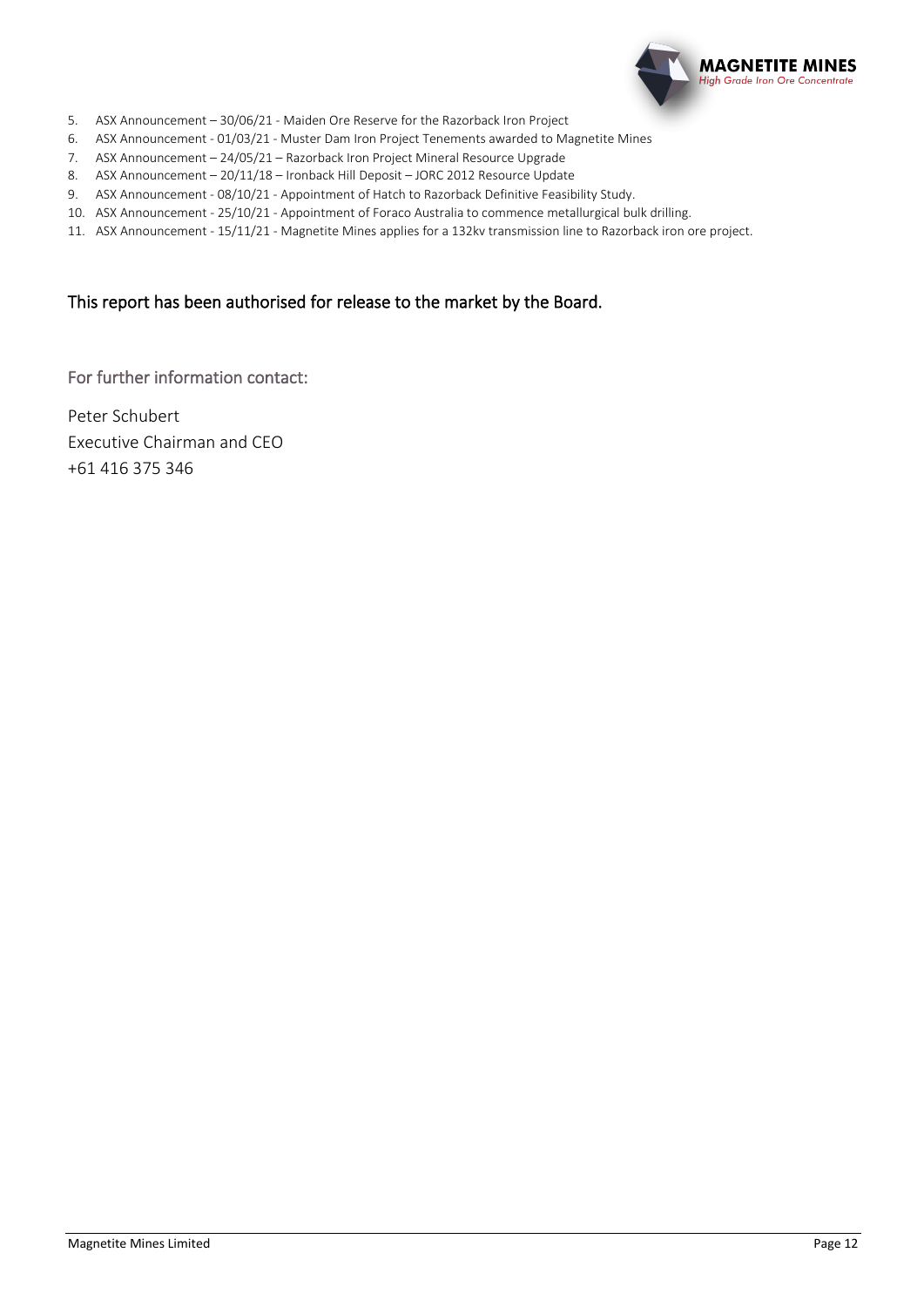## **Appendix 5B**

## **Mining exploration entity quarterly cash flow report**

Name of entity

MAGNETITE MINES LIMITED

ABN Cuarter ended ("current quarter")

34 108 102 432 31 December 2021

|     | <b>Consolidated statement of cash flows</b>       | <b>Current quarter</b><br>\$A'000 | Year to date<br>$(6$ months)<br>\$A'000 |
|-----|---------------------------------------------------|-----------------------------------|-----------------------------------------|
| 1.  | Cash flows from operating activities              |                                   |                                         |
| 1.1 | Receipts from customers                           |                                   |                                         |
| 1.2 | Payments for                                      |                                   |                                         |
|     | exploration & evaluation<br>(a)                   |                                   |                                         |
|     | development<br>(b)                                |                                   |                                         |
|     | production<br>(c)                                 |                                   |                                         |
|     | staff costs<br>(d)                                | (315)                             | (540)                                   |
|     | (e) administration and corporate costs            | (249)                             | (563)                                   |
| 1.3 | Dividends received (see note 3)                   |                                   |                                         |
| 1.4 | Interest received                                 |                                   | 8                                       |
| 1.5 | Interest and other costs of finance paid          |                                   | (98)                                    |
| 1.6 | Income taxes paid                                 |                                   |                                         |
| 1.7 | Government grants and tax incentives              |                                   |                                         |
| 1.8 | Other                                             | (50)                              | (50)                                    |
| 1.9 | Net cash from / (used in) operating<br>activities | (613)                             | (1, 243)                                |

|     | Cash flows from investing activities |         |         |
|-----|--------------------------------------|---------|---------|
| 2.1 | Payments to acquire or for:          |         |         |
|     | entities<br>(a)                      |         |         |
|     | tenements<br>(b)                     | ۰       |         |
|     | property, plant and equipment<br>(C) | (54)    | (94)    |
|     | exploration & evaluation<br>(d)      | (2,293) | (3,139) |
|     | investments<br>(e)                   |         |         |
|     | other non-current assets             |         |         |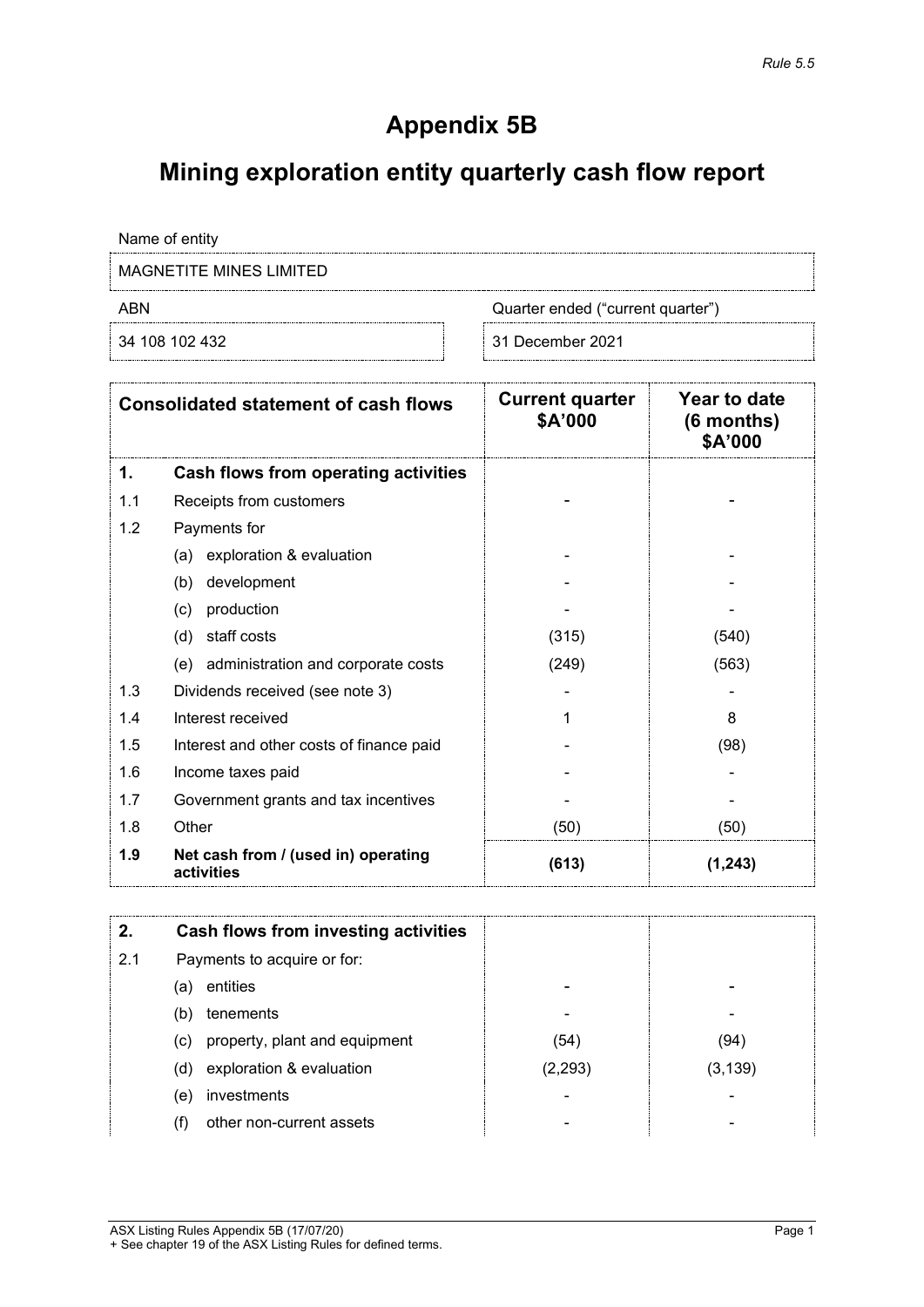|     | <b>Consolidated statement of cash flows</b>       | <b>Current quarter</b><br>\$A'000 | Year to date<br>$(6$ months)<br>\$A'000 |
|-----|---------------------------------------------------|-----------------------------------|-----------------------------------------|
| 2.2 | Proceeds from the disposal of:                    |                                   |                                         |
|     | entities<br>(a)                                   |                                   |                                         |
|     | (b)<br>tenements                                  |                                   |                                         |
|     | property, plant and equipment<br>(c)              | 3                                 |                                         |
|     | investments<br>(d)                                |                                   |                                         |
|     | other non-current assets<br>(e)                   |                                   |                                         |
| 2.3 | Cash flows from loans to other entities           |                                   |                                         |
| 2.4 | Dividends received (see note 3)                   |                                   |                                         |
| 2.5 | Other (provide details if material)               |                                   |                                         |
| 2.6 | Net cash from / (used in) investing<br>activities | 2.344                             | (3,230)                                 |

| 3.   | Cash flows from financing activities                                                       |     |     |
|------|--------------------------------------------------------------------------------------------|-----|-----|
| 3.1  | Proceeds from issues of equity securities<br>(excluding convertible debt securities)       | 144 | 185 |
| 3.2  | Proceeds from issue of convertible debt<br>securities                                      |     |     |
| 3.3  | Proceeds from exercise of options                                                          |     |     |
| 3.4  | Transaction costs related to issues of equity<br>securities or convertible debt securities | (1) | (2) |
| 3.5  | Proceeds from borrowings                                                                   |     |     |
| 3.6  | Repayment of borrowings                                                                    |     |     |
| 3.7  | Transaction costs related to loans and<br>borrowings                                       |     |     |
| 3.8  | Dividends paid                                                                             |     |     |
| 3.9  | Other (provide details if material)                                                        |     |     |
| 3.10 | Net cash from / (used in) financing<br>activities                                          | 143 | 183 |

|     | Net increase / (decrease) in cash and<br>cash equivalents for the period |         |         |
|-----|--------------------------------------------------------------------------|---------|---------|
| 4.1 | Cash and cash equivalents at beginning of<br>period                      | 15.112  | 16.588  |
| 4.2 | Net cash from / (used in) operating<br>activities (item 1.9 above)       | (613)   | (1,243) |
| 4.3 | Net cash from / (used in) investing activities<br>(item 2.6 above)       | (2.344) | (3,230) |
| 4.4 | Net cash from / (used in) financing activities<br>(item 3.10 above)      | 143     | 183     |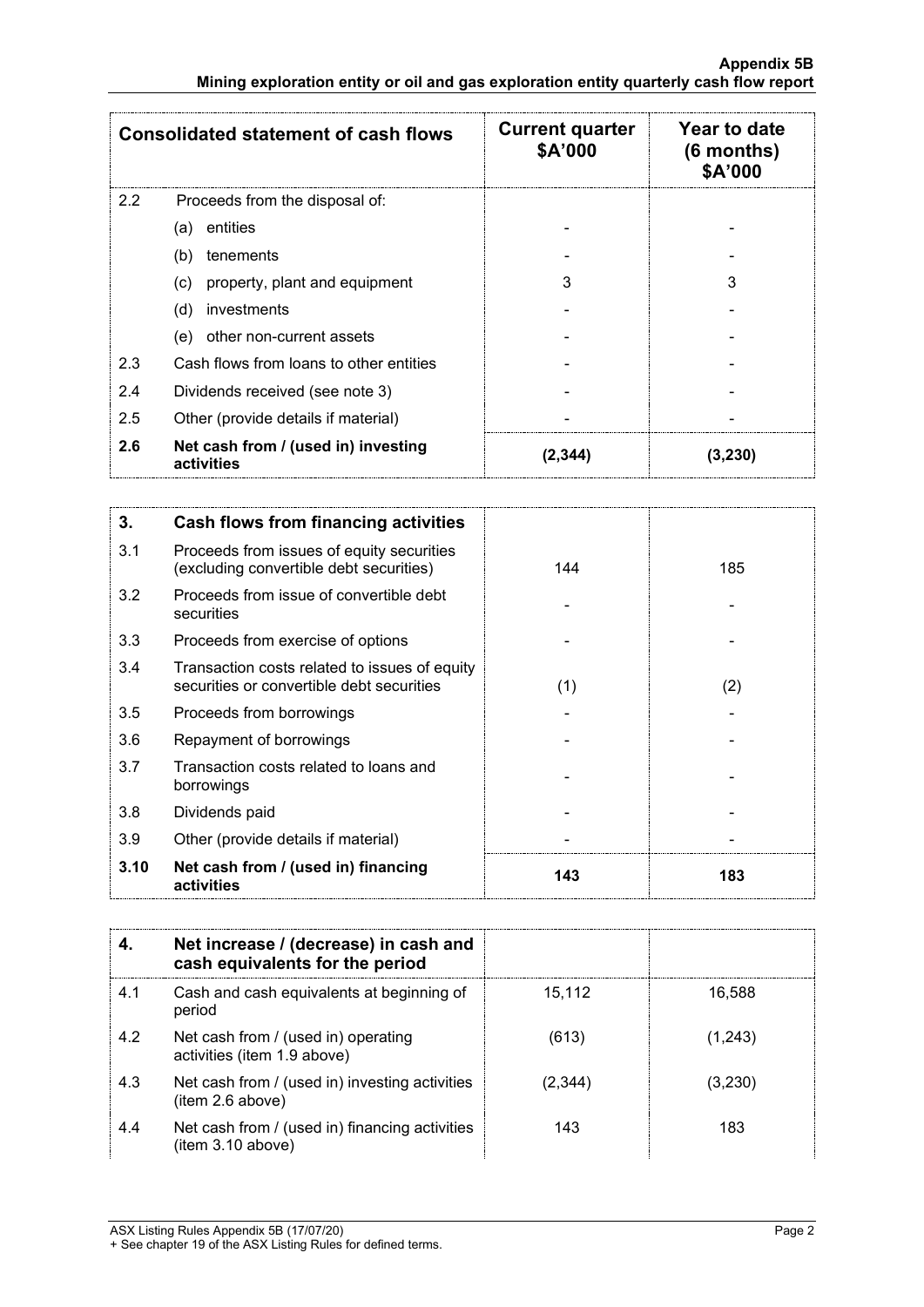|     | <b>Consolidated statement of cash flows</b>          | <b>Current quarter</b><br>\$A'000 | Year to date<br>$(6$ months)<br>\$A'000 |
|-----|------------------------------------------------------|-----------------------------------|-----------------------------------------|
| 4.5 | Effect of movement in exchange rates on<br>cash held |                                   |                                         |
| 4.6 | Cash and cash equivalents at end of<br>period        | 12.298                            | 12.298                                  |

| 5.             | <b>Reconciliation of cash and cash</b><br>equivalents<br>at the end of the quarter (as shown in the<br>consolidated statement of cash flows) to the<br>related items in the accounts | <b>Current quarter</b><br>\$A'000 | <b>Previous quarter</b><br>\$A'000 |
|----------------|--------------------------------------------------------------------------------------------------------------------------------------------------------------------------------------|-----------------------------------|------------------------------------|
| 5 <sub>1</sub> | <b>Bank balances</b>                                                                                                                                                                 | 1.244                             | 208                                |
| 5.2            | Call deposits                                                                                                                                                                        | 11.054                            | 14,904                             |
| 5.3            | <b>Bank overdrafts</b>                                                                                                                                                               |                                   |                                    |
| 5.4            | Other (provide details)                                                                                                                                                              |                                   |                                    |
| 5.5            | Cash and cash equivalents at end of<br>quarter (should equal item 4.6 above)                                                                                                         | 12.298                            | 15,112                             |

| 6.  | Payments to related parties of the entity and their<br>associates                                                                                           | <b>Current quarter</b><br><b>\$A'000</b> |
|-----|-------------------------------------------------------------------------------------------------------------------------------------------------------------|------------------------------------------|
| 6.1 | Aggregate amount of payments to related parties and their<br>associates included in item 1                                                                  |                                          |
| 62  | Aggregate amount of payments to related parties and their<br>associates included in item 2                                                                  |                                          |
|     | Note: if any amounts are shown in items 6.1 or 6.2, your quarterly activity report must include a description of, and an<br>explanation for, such payments. |                                          |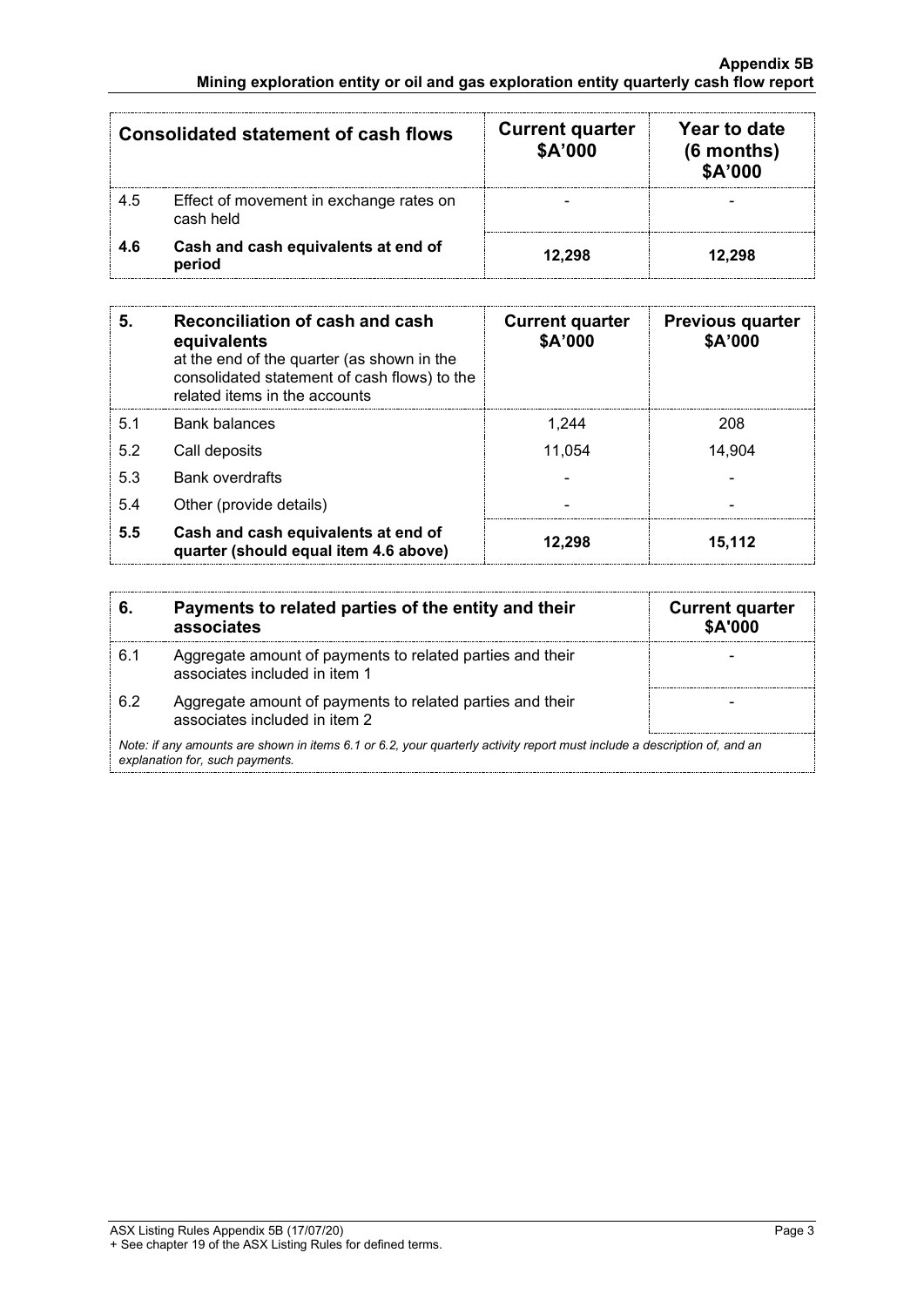#### **Appendix 5B Mining exploration entity or oil and gas exploration entity quarterly cash flow report**

| 7.  | <b>Financing facilities</b><br>Note: the term "facility' includes all forms of financing<br>arrangements available to the entity.<br>Add notes as necessary for an understanding of the<br>sources of finance available to the entity.                                                                                                               | <b>Total facility</b><br>amount at quarter<br>end<br>\$A'000 | Amount drawn at<br>quarter end<br>\$A'000 |
|-----|------------------------------------------------------------------------------------------------------------------------------------------------------------------------------------------------------------------------------------------------------------------------------------------------------------------------------------------------------|--------------------------------------------------------------|-------------------------------------------|
| 7.1 | Loan facilities                                                                                                                                                                                                                                                                                                                                      |                                                              |                                           |
| 7.2 | Credit standby arrangements                                                                                                                                                                                                                                                                                                                          |                                                              |                                           |
| 7.3 | Other (please specify)                                                                                                                                                                                                                                                                                                                               |                                                              |                                           |
| 7.4 | <b>Total financing facilities</b>                                                                                                                                                                                                                                                                                                                    |                                                              |                                           |
|     |                                                                                                                                                                                                                                                                                                                                                      |                                                              |                                           |
| 7.5 | Unused financing facilities available at quarter end                                                                                                                                                                                                                                                                                                 |                                                              |                                           |
| 7.6 | Include in the box below a description of each facility above, including the lender, interest<br>rate, maturity date and whether it is secured or unsecured. If any additional financing<br>facilities have been entered into or are proposed to be entered into after quarter end,<br>include a note providing details of those facilities as well. |                                                              |                                           |
|     |                                                                                                                                                                                                                                                                                                                                                      |                                                              |                                           |

| 8.  | Estimated cash available for future operating activities                                                                                                                                                                        | <b>SA'000</b> |
|-----|---------------------------------------------------------------------------------------------------------------------------------------------------------------------------------------------------------------------------------|---------------|
| 8.1 | Net cash from / (used in) operating activities (item 1.9)                                                                                                                                                                       | (613)         |
| 8.2 | (Payments for exploration & evaluation classified as investing<br>activities) (item $2.1(d)$ )                                                                                                                                  | (2,293)       |
| 8.3 | Total relevant outgoings (item $8.1 +$ item $8.2$ )                                                                                                                                                                             | (2,906)       |
| 8.4 | Cash and cash equivalents at quarter end (item 4.6)                                                                                                                                                                             | 12,298        |
| 8.5 | Unused finance facilities available at quarter end (item 7.5)                                                                                                                                                                   |               |
| 8.6 | Total available funding (item $8.4 +$ item $8.5$ )                                                                                                                                                                              | 12.298        |
| 8.7 | Estimated quarters of funding available (item 8.6 divided by<br>item $8.3$ )                                                                                                                                                    | 4.23          |
|     | Note: if the entity has reported positive relevant outgoings (ie a net cash inflow) in item 8.3, answer item 8.7 as "N/A".<br>Otherwise, a figure for the estimated quarters of funding available must be included in item 8.7. |               |

8.8 If item 8.7 is less than 2 quarters, please provide answers to the following questions:

8.8.1 Does the entity expect that it will continue to have the current level of net operating cash flows for the time being and, if not, why not?

Answer:

8.8.2 Has the entity taken any steps, or does it propose to take any steps, to raise further cash to fund its operations and, if so, what are those steps and how likely does it believe that they will be successful?

Answer: